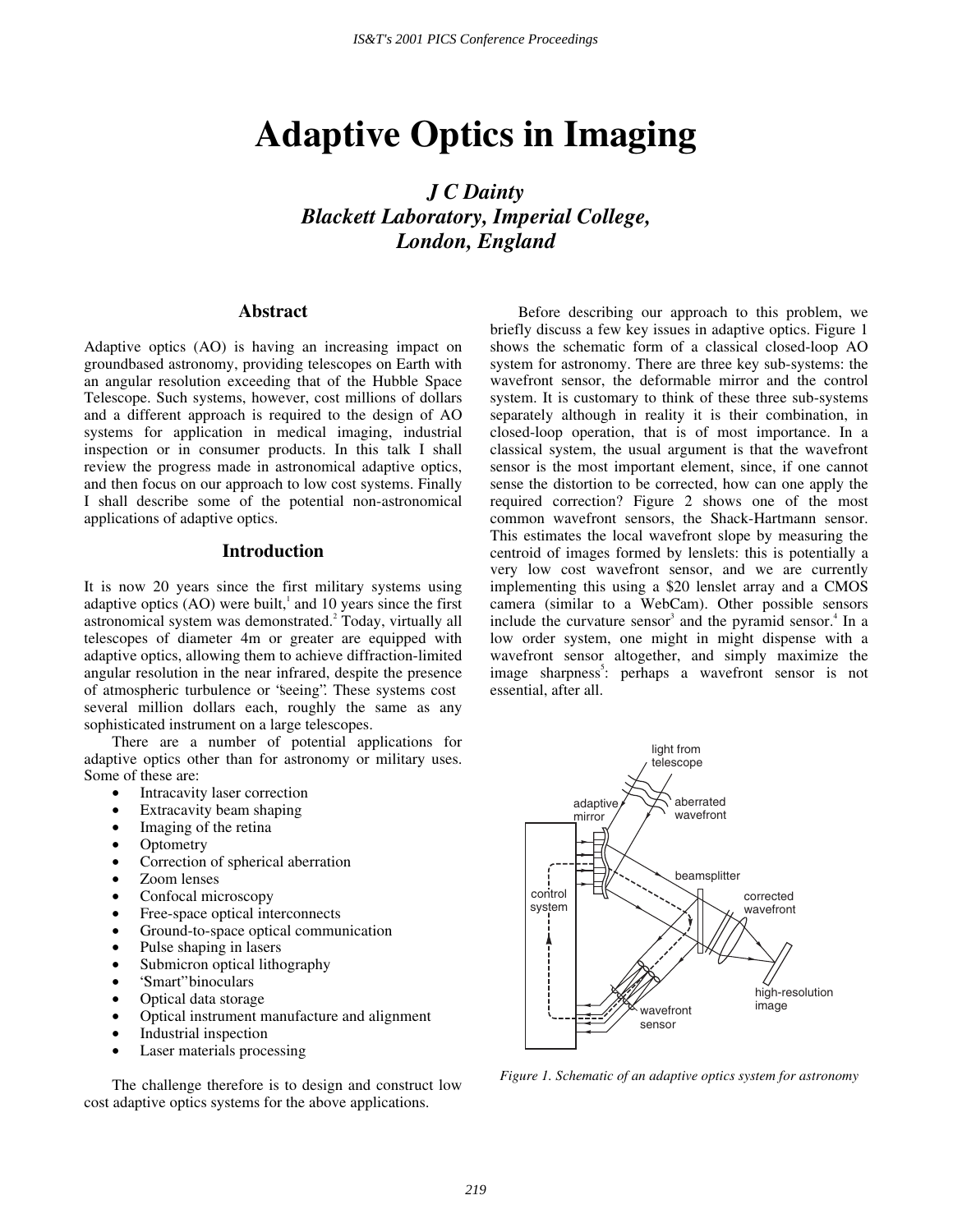

*Figure 2. The Shack-Hartmann wavefront sensor.* 

A second issue in adaptive optics is that of angular isoplanatism. This is illustrated in Fig. 3 for the astronomical case: it is clear from this figure that the wavefront distortion experienced by two points in the field of view is different, and therefore different corrections have to be applied across the field-of-view. This is not possible with a single deformable mirror and the best that can be done is to correct one point and a limited field around that point called the isoplanatic patch. Unfortunately, the isoplanatic patch can be rather small, perhaps only a few arc seconds (1 arc sec is 5 µrad). This is a very major limitation of adaptive optics for imaging and the only way to overcome it is to use several deformable mirrors conjugated to different locations of the turbulence, so-called multiconjugate AO (MCAO). This is the current "hot topic" in astronomical AO at the present time and MCAO systems are being designed for the World's largest telescopes.

#### Angular Anisoplanatism



*Figure 3. Angular anisoplanatism in astronomical AO.* 

## **A Low Cost AO Breadboard**

In order to explore the scope for building low cost AO systems, our group has constructed two systems to date, the main difference between them being the physical size and the details of the control system. Here we briefly describe the first system (see [6] for further details and a movie of the AO process).



*Figure 4. Schematic diagram of a breadboard layout for a low cost adaptive optics system.* 

Figure 4 shows the system layout. The whole system occupies a 60 by 150cm breadboard (60 by 60cm in the second system) and is designed as a testbed for a number of wavefront sensors and deformable mirrors. For the results shown in this paper, we used a 37-element membrane mirror from OKO Technologies<sup>7</sup> and a 5 by 5 Shack-Hartmann sensor with a Dalsa, Inc 128 by 128 pixel CCD camera as detector. This camera has a maximum frame rate of 780 frames per second, and this is our typical open-loop bandwidth.

The control system of the first system, as originally implemented, is shown in Figure 5. A Texas C80 digital signal processor (DSP) was used for the computations of the Shack-Hartmann centroids and for the control loop. The DSP was provided on a PC plug-in card, and in principle controlled the whole AO process over the PCI-bus. Initially, however, we had to rely on the host PC to direct the signals to the deformable mirror, and it is only recently that we have by-passed the PC altogether using a PCI I-O D-to-A card. This control system is easily able to maintain an open loop frame rate of 780fps, and we estimate that the maximum frame rate would be  $\approx 3000$  fps. However, the use of commercial framegrabbers means that there is an unknown time delay in the system (probably  $\approx$ 2 frames), thus lowering the bandwidth in closed-loop operation.

In our second breadboard system, all the control is accomplished by a Pentium 500MHz processor under the Linux operating system, and again we can achieve an openloop frame rate of 780fps comfortably.

The details of the spatial and temporal control system are provided in Ref. [6]. We use a simple least squares approach for the spatial control, discarding higher order modes that cannot be corrected by the system. For temporal control, a simple integrator is used.

In order to test the system we use an optical wavefront generator as described in Ref [8]. Typically we generate single layer pseudo-Kolmogorov turbulence, with a ("wind") velocity v and Fried parameter  $r_0$ : the tip-tilt signal produced by this generator is less than that expected for Kolmogorov turbulence with an infinite outer scale, and in the results shown below we did not need to use a separate tip-tilt mirror.